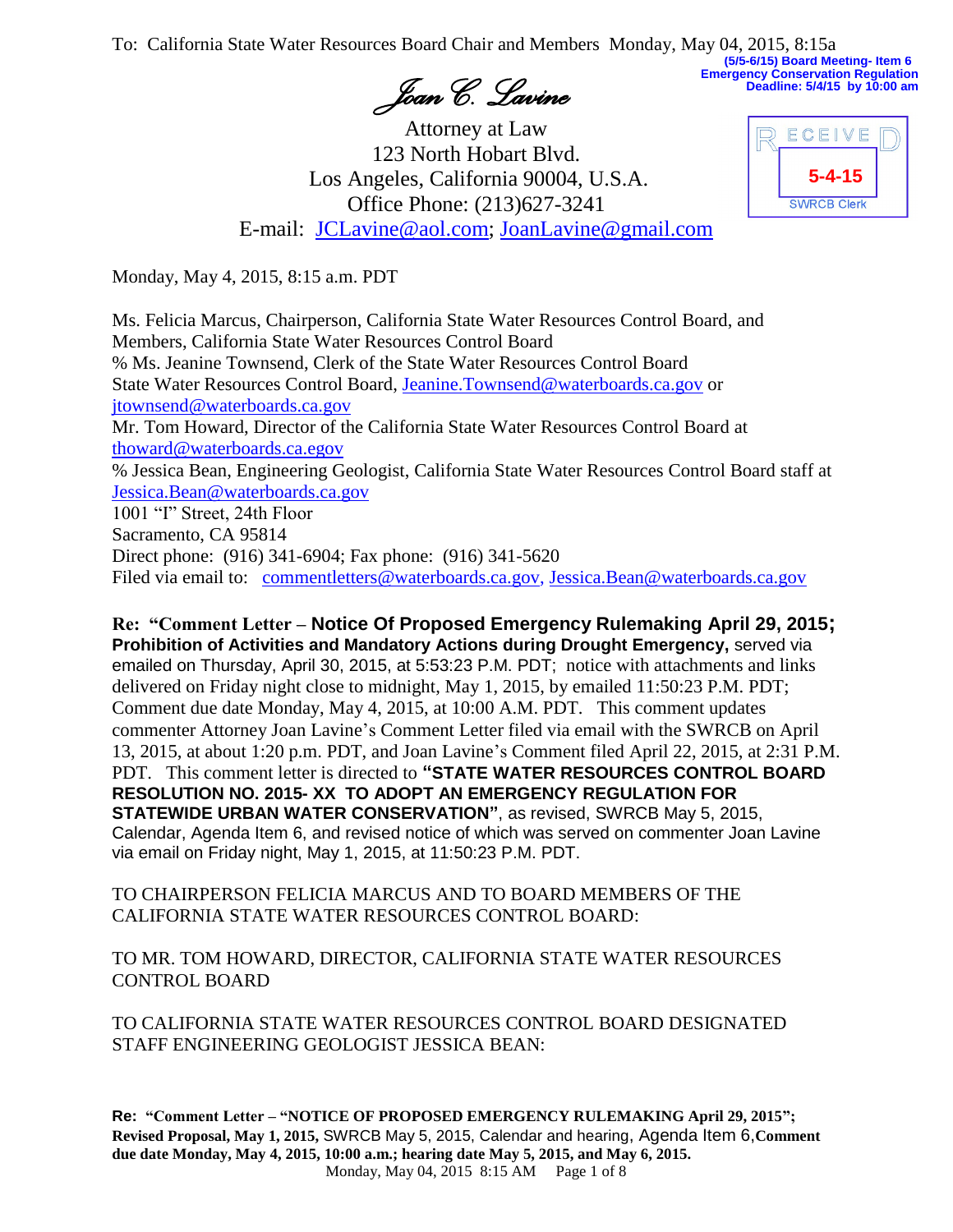Dear SWRCB Chairperson Marcus, SWRCB Board Members, and Ms. Bean:

I hereby respectfully submit my updated comments and objections to the California State Water Resources Control Board, to Chairperson of the SWRCB Felicia Marcus, and to the SWRCB Board Members, regarding the latest revised proposed "STATE WATER RESOURCES CONTROL BOARD RESOLUTION NO. 2015- XX TO ADOPT AN EMERGENCY REGULATION FOR STATEWIDE URBAN WATER CONSERVATION", as revised, and the proposed emergency drought conservation regulations, and notice of which was served on commenter Joan Lavine via email on Thursday, April 30, 2015, at about 5:50 p.m. PDT, and Friday night, May 1, 2015, at 11:50:23 P.M. PDT**,** SWRCB May 5, 2015, Calendar and hearing, Agenda Item 6.

**I hereby oppose and object to the above referenced latest revised, proposed STATE WATER RESOURCES CONTROL BOARD RESOLUTION NO. 2015- XX** TO ADOPT AN EMERGENCY REGULATION FOR STATEWIDE URBAN WATER CONSERVATION, as revised, and notice of which was served on commenter Joan Lavine via email on Thursday, April 30, 2015, at about 5:50 p.m. PDT and Friday night, May 1, 2015, at 11:50:23 P.M. PDT, SWRCB May 5, 2015, Calendar and hearing, Agenda Item 6.

The proposed regulations sent to me in a notice with attachments and links delivered on Friday night close to midnight, Friday, May 1, 2015, by emailed 11:50:23 P.M. PDT; Comment due date Monday, May 4, 2015, at 10:00 A.M. PDT, continue to fail to focus on, address and seek to implement and resolve the water limitations currently present in California. Restricting use will not cure our water shortage. These revised proposed regulations fail to seek to obtain a broad coalition between the State of California, the local water users and suppliers and others such as the federal government to INCREASE water supplies. They focus on individual water users, not businesses, not governments, and not large water consumers. In short, they fail to resolve the water drought water supply shortages. They continue unjustly to level blame and restrictions on individual and residential water users with the unwarranted burden of restrictions as thinly veiled punishment without Due Process of Law and are invidiously discriminatory.

I object that the pending revised regulations proposal exceeds the jurisdiction and authority of the California State Water Resources Control Board, and this SWRCB would act without jurisdiction were it to enact them.

- 1. These revised proposed SWRCB regulations establish policy in violation of the restriction on the general scope of authority of all California administrative agencies. Kugler v. Yocum, 69 Cal.2d 371 (1968); Clean Air Constituency Et Al., Petitioners, v. California State Air Resources Board, 11 Cal. 3d 801, 816, 523 P.2d 617; 114 CR at 577, 586 (1974). Creation of policy cannot be delegated to a state administrative agency. A State of California state administrative agency therefore cannot establish policy by rulemaking or quasi-legislative action or activity.
- 2. These proposed SWRCB regulations and proceedings, hearings, and comment deadlines have not been adequately, reasonably or fairly noticed. A notice sent out on Thursday, April 30, 2015, at 5:53:23 p.m. PDT, and most documentation on Friday, May 1, 2015, at 11:50 P.M. PDT, allowing only a two and a half day window, consisting of Saturday (5/2/15) and

**Re: "Comment Letter – "NOTICE OF PROPOSED EMERGENCY RULEMAKING April 29, 2015"; Revised Proposal, May 1, 2015,** SWRCB May 5, 2015, Calendar and hearing, Agenda Item 6,**Comment due date Monday, May 4, 2015, 10:00 a.m.; hearing date May 5, 2015, and May 6, 2015.** Monday, May 04, 2015 8:15 AM Page 2 of 8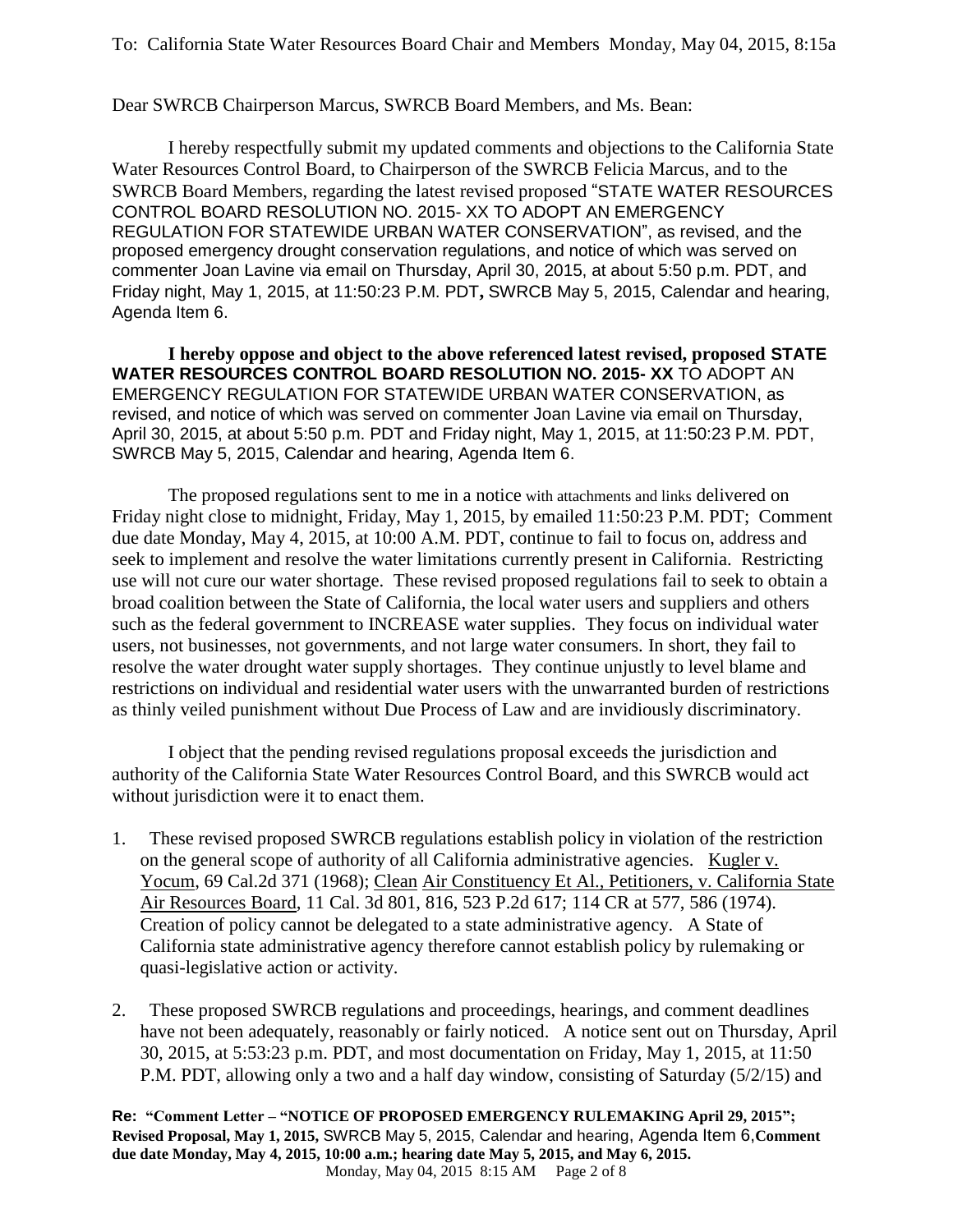Sunday (5/3/15), and Monday, May 4, 2015, of about one-hour in a workday, to respond to such a major overhaul of an essential component of everyone's life, water, is not constitutionally, minimally adequate, reasonable or fair, in violation of the Due Process Clauses of the 5th and 14th Amendments, U.S. Constitution and Article I, Sections 1, 7, 11, 13, 19, California Constitution. Such notice violates federal law under Title 40 CFR, § 25.5, requiring much more time of at least 45 days. It results in a substantial, prejudicial denial to the general public of the right to have access to the rulemaking proceedings and to be able to participate. Same is an egregious, abusive, prejudicial denial of any fair notice, reasonable opportunity to be heard and is fundamentally unfair Mullane v. Central Hanover Bank, 339 U.S. 306, 70 S.Ct. 652, 94 L.Ed. 865 (1950); Article 1, Sections 1, 7, 11, 13 and 19, California Constitution.

This is hardly an "emergency" necessitating an unreasonably short comment period in a quasi-legislative, rulemaking proceeding. The SWRCB has been addressing drought and water conservation issues over several years.

// // // // // // // // // // // // // // // //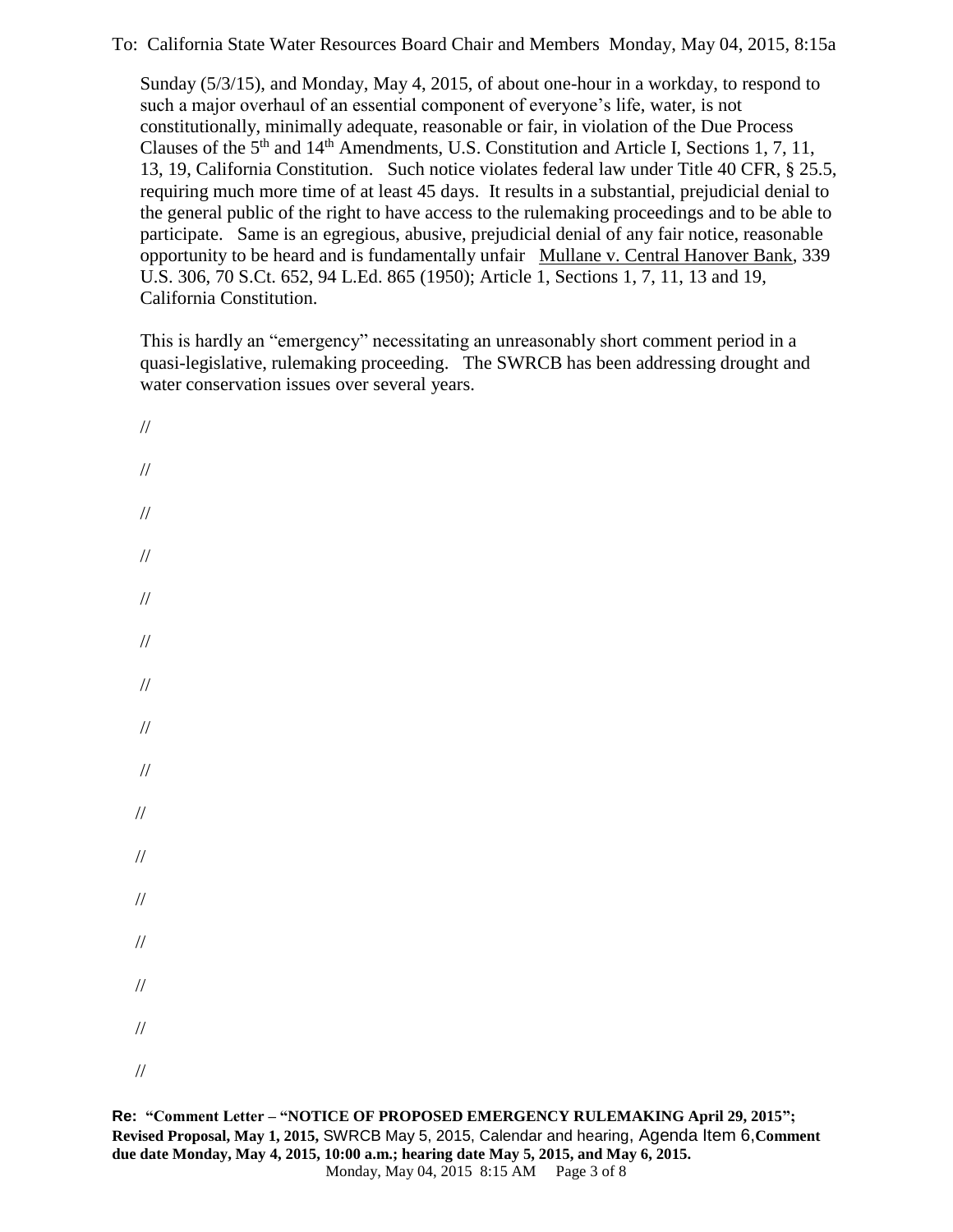3. I object that the revised proposals are incoherent. One cannot determine whether the documents listed in the agenda, computer file name "05 05-06-15 agenda links.pdf" as an attachment to an email subject matter "DRAFT RESOLUTION FOR ITEM 6 (DRAFT REGS FOR URBAN CONSERVATION) - MAY 5, 2015 BOARD MEETING", dated May 1, 2015, 11:50:23 p.m. PDT, are in fact the documents referenced in the agenda links. Computer file captions substantially, prejudicially differ from the agenda links titles/description, which I have listed below:

6. Consideration of a proposed Resolution amending and readopting drought-related emergency regulations for urban water conservation to implement

Executive Order B-29-15. *(Written comments are due on May 4, 2015 by 10:00 a.m.)* 

- $\Box$  Fact Sheet on Proposed Emergency Regulation (4/28/15)
- $\Box$  Proposed Emergency Regulation Text (4/28/15)
- $\Box$  Proposed Urban Water Supplier Usage Tiers (4/28/15) | (Excel spreadsheet of data)
- $\Box$  Notice of Proposed Rulemaking (4/29/15)
- $\Box$  Emergency Regulation Digest (4/29/15)
- $\Box$  Draft Resolution (5/1/15)

## LINK DESCRIPTION IN AGENDA LINKS, AGENDA ITEM 6, PAGE 2,

EMAILED FRIDAY, MAY 1, 2015, 11:50 P.M. PDT,

05\_05-06-15\_agenda\_links.pdf DOWNLOADED FILE NAME

| Consideration of a proposed Resolution amending and<br>readopting drought-related emergency regulations for<br>urban water conservation to implement Executive<br>Order B-29-15. (Written comments are due on May 4,<br>2015 by 10:00 a.m.) | $050515_6$ .pdf                              |
|---------------------------------------------------------------------------------------------------------------------------------------------------------------------------------------------------------------------------------------------|----------------------------------------------|
| Fact Sheet on Proposed Emergency Regulation<br>(4/28/15)                                                                                                                                                                                    | emergency_reg_fact_sheet_20150428.pdf        |
| Proposed Emergency Regulation Text (4/28/15)                                                                                                                                                                                                | draft25percent_conservation_regs20150428.pdf |
| Proposed Urban Water Supplier Usage Tiers (4/28/15)                                                                                                                                                                                         | supplier_tiers_20150428.pdf                  |
| (Excel spreadsheet of data)                                                                                                                                                                                                                 | supplier_tiers_20150428.xlsx                 |
| Notice of Proposed Rulemaking (4/29/15)                                                                                                                                                                                                     | notice042915.pdf                             |
| Emergency Regulation Digest (4/29/15)                                                                                                                                                                                                       | digest_25percent.pdf                         |
| Draft Resolution $(5/1/15)$                                                                                                                                                                                                                 | draft_resolution050115.pdf                   |

4. I object that these proposed regulations and emergency drought directives are so vague and ambiguous that I cannot identify which, if any, restrictions, prohibitions, directives or limitations are placed on property I own within the Los Angeles County Waterworks, District

**Re: "Comment Letter – "NOTICE OF PROPOSED EMERGENCY RULEMAKING April 29, 2015"; Revised Proposal, May 1, 2015,** SWRCB May 5, 2015, Calendar and hearing, Agenda Item 6,**Comment due date Monday, May 4, 2015, 10:00 a.m.; hearing date May 5, 2015, and May 6, 2015.** Monday, May 04, 2015 8:15 AM Page 4 of 8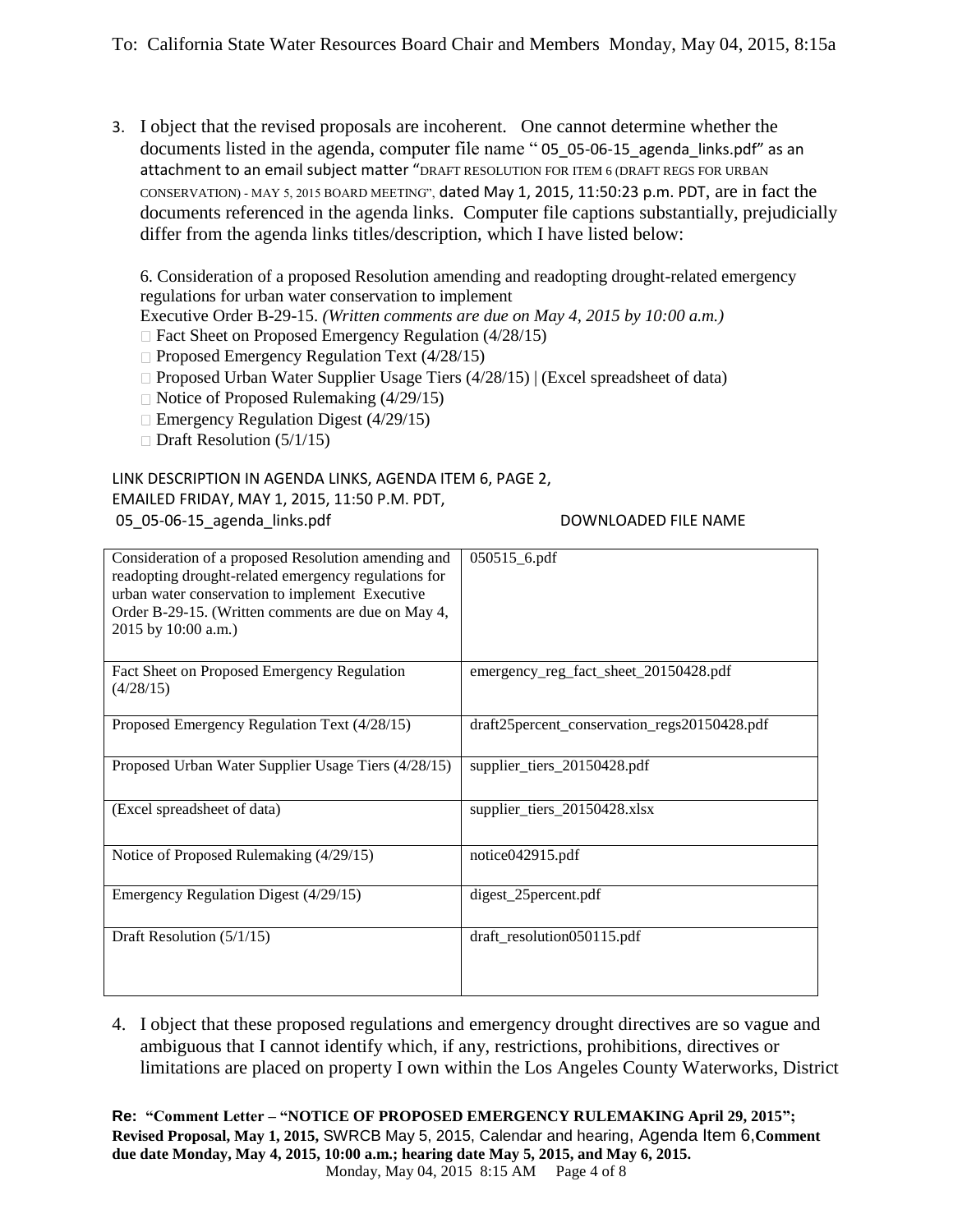29, in the Malibu area.

- 5. I object that these proposed regulations violate the requirements and restrictions of the California Constitution, Article 13D, Section 6, particularly, in that the tiered pricing fails to be cost-based and use-based. Capistrano Taxpayers' Assn. v. City of San Juan Capistrano, California Court of Appeal, Fourth District, Div. 3, Case No. G048969 (Superior Court. No. 30-2012-00594579). They, if enacted, would be void as in substantial conflict with same.
- 6. I object that these regulatory proposals violate the California Constitution, Article 13B, Section 6, requirement that what a state mandates it must fund. These proposals lack funding provisions required, and would be void if enacted.
- 7. In various ways these proposed regulations are too vague to be complied with or enforced. For instance, one provision is to prohibit watering for 48 hours after "measurable rainfall" without identifying where the rainfall has occurred or how close to a user's property it takes place. Section  $654$  (a)(5).
- 8. I object that these proposals conflict with the California State Water Action Plan enacted over a year ago.
- 9. I object that these proposals usurp and confiscate authority reserved to and in municipal authorities and agencies, and water rights owners, particularly as provided by the California Constitution and various legislative acts of the California State Legislature.

I recommend and urge that you vote AGAINST the adoption of these revised proposed regulations in SWRCB May 5, 2015, Calendar and hearing, Agenda Item 6, labelled and entitled proposed "STATE WATER RESOURCES CONTROL BOARD RESOLUTION NO. 2015- XX TO ADOPT AN EMERGENCY REGULATION FOR STATEWIDE URBAN WATER CONSERVATION", and the proposed emergency drought conservation regulations. I recommend you vote "NO" and AGAINST the adoption of the proposal(s) as a whole.

I recommend you re-direct your energies and attention, and that you focus on the development of consistent, stable expansion of water supplies. I suggest:

- 1. Emergency construction of an extensive network of desalination plants.
- 2. Importation of water supplies from areas with an overabundance of water, such as the U.S. Northwest areas and Canada, and the laying of waterlines off the California Coastline to do so. See the worthy proposal of William Shatner, news article published in the last one or two days in the Los Angeles Times.
- 3. Develop adequate storage for potable water with adequate means of collecting rainwater.
- 4. Develop recycling systems and adequate storage for recycled water.
- 5. Apply to the federal agencies supplying water for increased allowances and their

**Re: "Comment Letter – "NOTICE OF PROPOSED EMERGENCY RULEMAKING April 29, 2015"; Revised Proposal, May 1, 2015,** SWRCB May 5, 2015, Calendar and hearing, Agenda Item 6,**Comment due date Monday, May 4, 2015, 10:00 a.m.; hearing date May 5, 2015, and May 6, 2015.** Monday, May 04, 2015 8:15 AM Page 5 of 8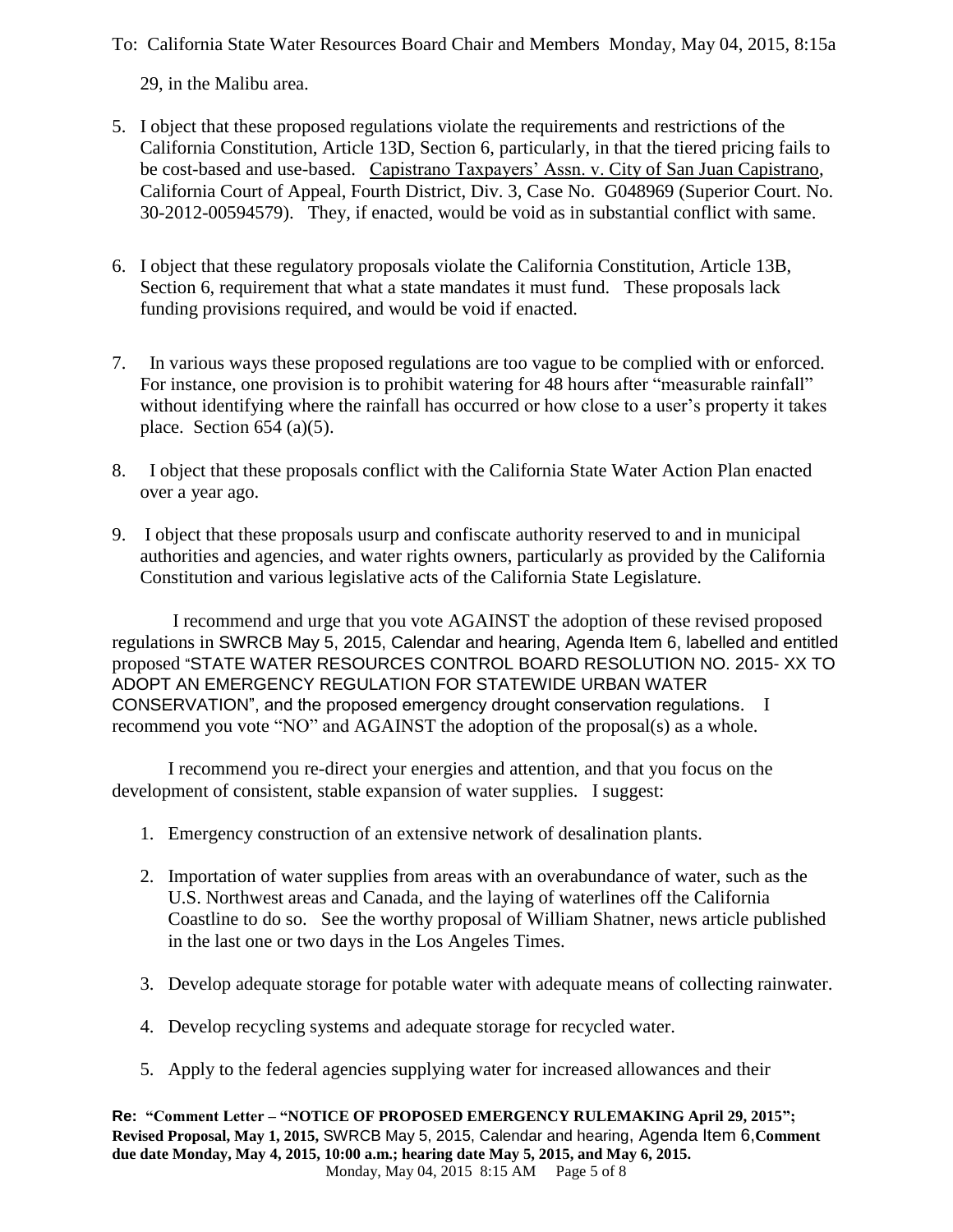transmission of water from water abundant areas.

- 6. Develop consumer-friendly, practical means of conserving water that consumers can implement and use individually and that can easily and quickly be put into use. Authorize and encourage (by grants, credits, and funding) individual use of gray water, recycling systems, and individual water storage.
- 7. Consider seeding clouds. Consider collecting and directing rainfall over the Pacific Ocean to California.
- 8. Set clear use conservation targets for consumers that are achievable. Permit water use to that level without fines, fee increases or cost increases.
- 9. State clear, simple means of water use reduction. If improvements that save at least five or ten percent of a previous year's usage are implemented, reward the consumer – pay for the improvement, give a tax credit, lower the water rate use.
- 10. Engage water experts in engineering and water rights expert attorneys, as well as marketing experts, to put together a can-do team to get California back to a safe level of water supplies.
- 11. This proposal fails to support our agricultural and commercial sectors.
- 12. This proposal fails to support individual water users.

I object that this revised proposal is overbroad, too vague, duplicative, arbitrary, capricious, cruel, unusual, harsh and punitive, uneven-handed, unenforceable and too costly. The proposed restrictions are overbroad, too vague, arbitrary, unreasonable, exceed statutory and constitutional limits of Board's authority, and are unenforceable. They interfere with and constitute regulatory revocation and "taking" of vested property rights involved with issued permits and licenses.

I object that the revised proposal lacks provisions for grandfathering in issued permits and licenses.

I object that the revised proposal lacks procedures and criteria for exemptions.

I object that the revised proposal fails to comply with federal Clean Water Act regulatory requirements for adequate written, mailed notice to interested parties under Title 40 CFR, § 25.5, and Due Process of Law reasonable notice and reasonable opportunity to be heard requirements of the 5<sup>th</sup> and 14<sup>th</sup> Amendments, U.S Constitution.

I object that this proceeding does not comply with the rulemaking requirements of the applicable APA provisions. SWRCB v. OAL, 12 Cal.App. $4<sup>th</sup>$  697, 16 cr2d 25 (1993, 1<sup>st</sup> dist.). Adoption of this proposal by the SWRCB is a form of a rulemaking proceeding. It does not comply with minimum standards of either procedural or substantive Due Process of Law. Mullane v. Central Hanover Bank, 339 U.S. 306; 70 S. Ct. 652; 94 L. Ed. 865; 1950 U.S. LEXIS

**Re: "Comment Letter – "NOTICE OF PROPOSED EMERGENCY RULEMAKING April 29, 2015"; Revised Proposal, May 1, 2015,** SWRCB May 5, 2015, Calendar and hearing, Agenda Item 6,**Comment due date Monday, May 4, 2015, 10:00 a.m.; hearing date May 5, 2015, and May 6, 2015.** Monday, May 04, 2015 8:15 AM Page 6 of 8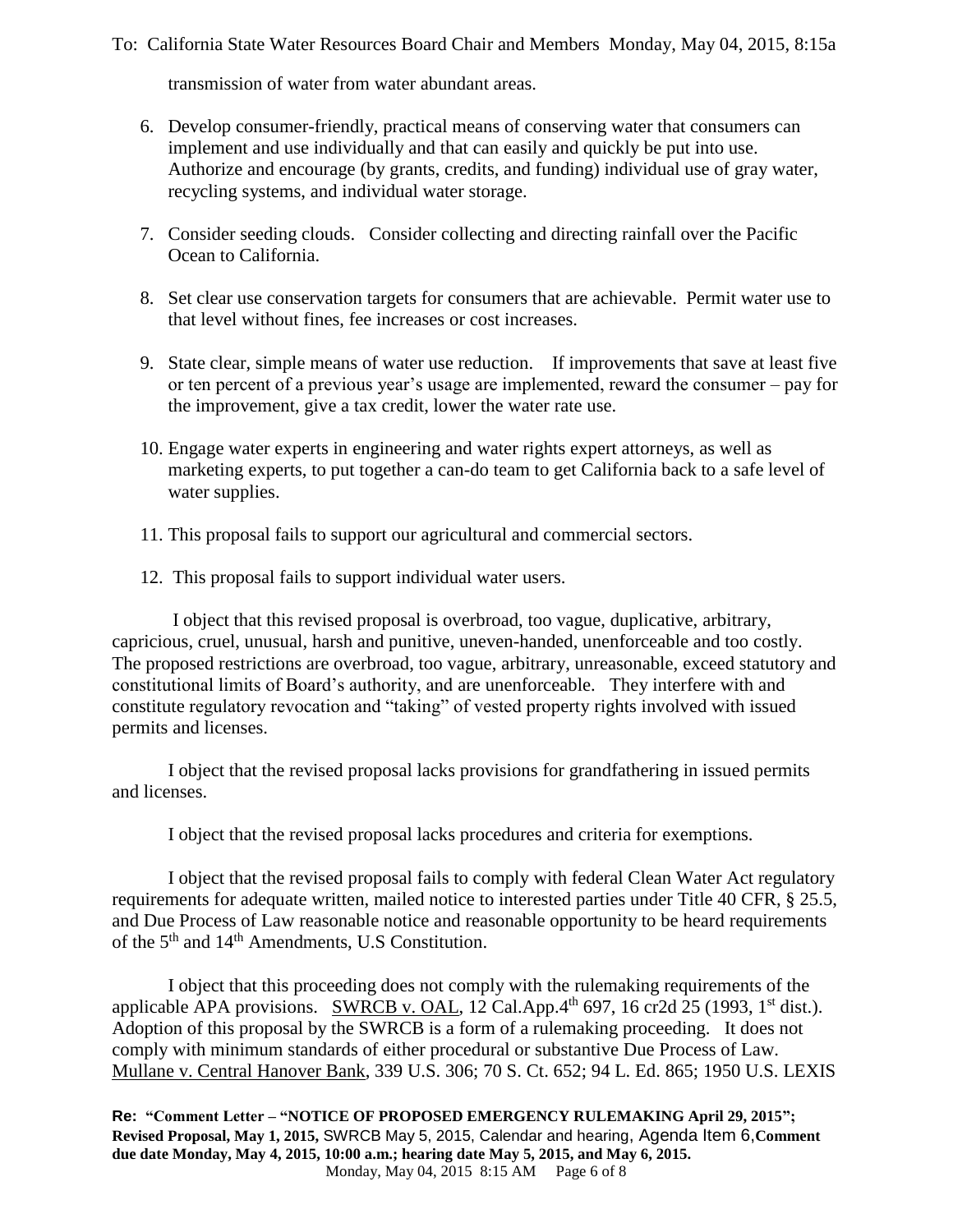2070 (1950); 5<sup>th</sup> and 14<sup>th</sup> Amendments, U.S. Constitution; California Constitution, Article I, Sections 7, 11, 13 and 19, Article 13B, Section 6.

Fundamental administrative law and constitutional law place limits on the authority of an administrative agency, as well as the California State Legislature, county, municipal and other government rulemaking entities with (quasi)-legislative authority, by limiting the legislative enactments only to those assertions of legislative authority that are necessary. So where a governmental entity can curb or prevent an evil or activity by regulation, it exceeds its jurisdiction by entirely prohibiting it. San Diego TB Assn. v. East San Diego, 186 Cal. 252; 200 P. 393 (1921); Jones v. City of Los Angeles, 211 Cal. 304, 295 P.14 (1930); 13 Cal. Jur. 3d Constitutional Law § 141.

In California, administrative agency water regulations purporting to establish different and more punitive regulatory action and punishment, particularly by use of regulatory prohibitions, are likely to be confiscatory regulatory takings and regulatory confiscations.

This proposal would conflict with local ordinances, regulations, and laws which have been enacted to avoid adverse environmental hazards, harms and problems.

It lacks a provision for compliance with the State Constitution, Article 13B, Section 6, funding requirements required by the State for its mandates, and for complying with these proposed regulatory mandates. It conflicts with and has the potential to conflict with alreadyenacted local land use and environmental laws implemented to protect the environment in violation of California Constitution, Art. 13B, Section 6, and Article 1, Section 19.

I object to the scheduling of comment deadlines and proceedings noticed via email on Saturday morning, April 30, 2015, and May 1, 2015, and due the following Monday, May 1, 2015, at 10: a.m. PDT, as same is fundamentally unfair. This has the practical effort of deterring, discouraging, limiting and preventing public participation by scheduling so that this Board's activities and proceedings conflict with other legal obligations. This scheduling of the comment period deadline sabotages public participation, and thus violates the requirement that this agency facilitate, encourage and promote public participation, as required by Title 40 CFR, Sec. 25.5.

It is harsh, punitive, cruel, and seeks to prohibit rather than regulate.

It seeks to shift the burden for failure of state officials, including the SWRCB, to establish means of maintaining adequate water supplies from the governor and the SWRCB over a long period of time. Seeks to punish water users, particularly individual residential water users, for state officials' inabilities and failures to maintain and manage our water supplies.

Instead of developing water supplies, it impairs, disrupts and destroys ways of accessing water supplies and permitting the use of owned water rights.

Same seeks to vacate the California water rights laws established and in effect for many years, specifically and generally.